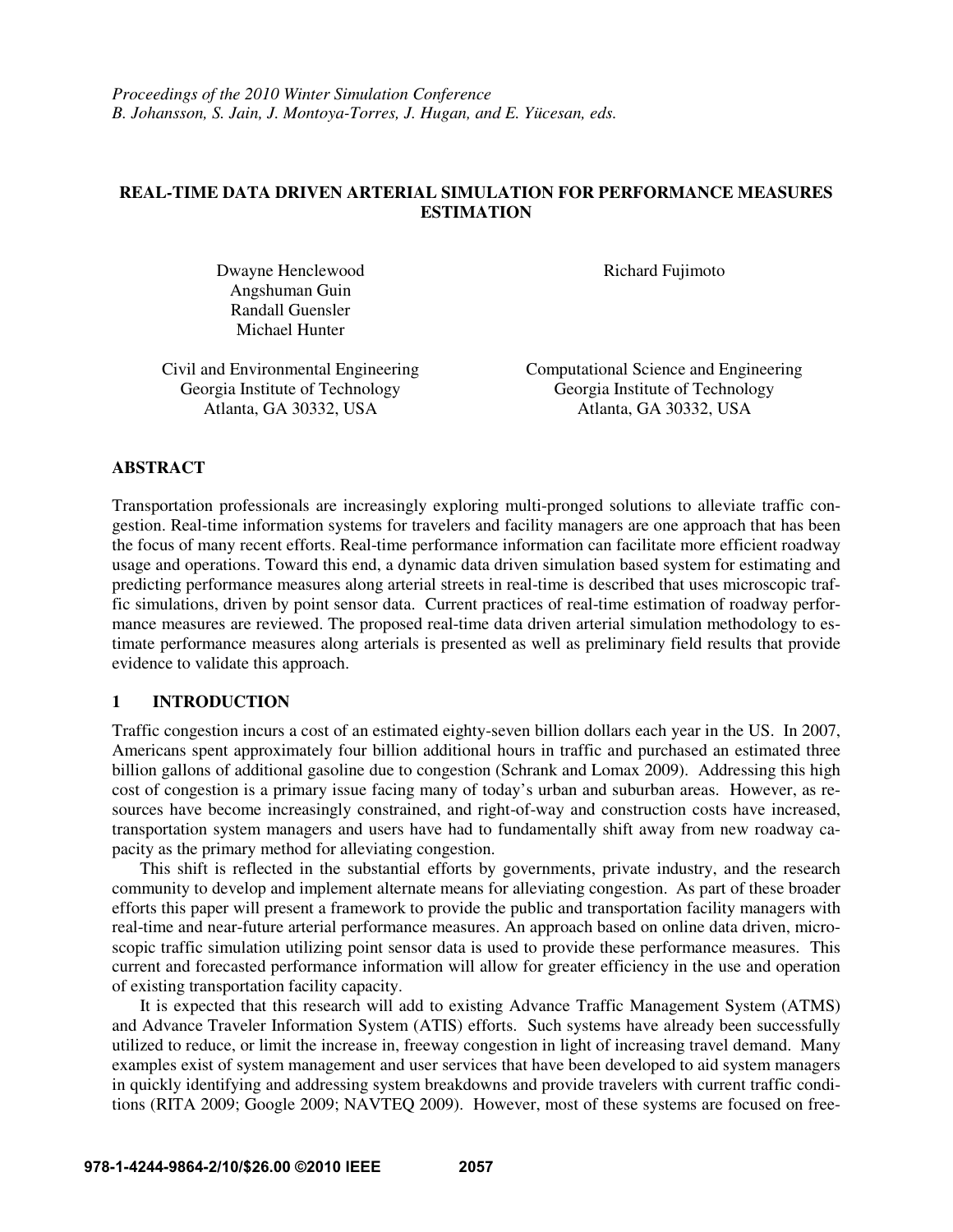way operations. The development of methods to accurately monitor real-time arterial traffic conditions and predict arterial congestion has received significantly less attention than the development of freeway methods.

In developing an approach to quantify real-time and predictive performance measures, particularly focusing on arterials, this paper will build upon an earlier feasibility study presented in (Henclewood, Hunter, and Fujimoto 2008). The proposed real time simulation based conceptual framework is presented along with descriptions of key aspects of the framework. Results of a field test of real-time simulation using a small scale implementation of the real-time performance measure portion of the framework are also presented. The field test provides evidence concerning the likelihood that a full-scale implementation of the framework will produce accurate estimates of performance measures. This paper concludes with a discussion of the limitations of this approach and areas of future work.

## **2 RELATED WORK**

Arterial performance estimation presents many challenges. Interrupted traffic flow due to traffic signal timing and turn movements, lack of access control to prevent vehicles from entering via driveways, roadside traffic friction associated with parking activity, presence of urban buses and taxicabs, activity of pedestrians, and variability in local travel demand all contribute significantly to volume and speed variations along a corridor. Hence, it is not surprising that monitoring and predicting arterial congestion has proven to be much more difficult than that of freeways.

 The development of models to estimate arterial performance measures began in the 1970s. These efforts focused on post evaluation of arterial performance using off-line estimation techniques. In 1977 P.G. Gipps provided one of the earliest models for estimating performance measures along arterials using a regression model that employed occupancy measurements and vehicle arrival times obtained from loop detectors to estimate arterial link travel times. Gipps noted that in order to improve the accuracy of his model, incorporating other parameters such as signal timing plans, number of lanes, and link lengths was needed (Gipps 1977). A number of researchers have used the Gipps model as a foundation to improve the estimation of arterial performance measures (Sisiopiku and Rouphail 1994; Gault and Taylor 1977).

Many of the earlier methods to estimate arterial performance are presented in comprehensive reviews such as those presented in (Sisiopiku and Rouphail 1994) and (Zhang and Kwon 1997). The former points out limitations of many existing methods; ranging from the lack of real-world validation results to the use of assumptions that may prevent the respective model from being implemented in the real-world (Sisiopiku and Rouphail 1994). A number of more recent efforts have been devoted to addressing limitations and refocusing the assumptions of earlier models through the use detector data streams. For example, H. M. Zhang developed the Link-Journey-Speed (LJS) model that estimates the speed, and subsequently the travel time, along signalized arterials by incorporating volume and occupancy measurements obtained from loop detectors (Zhang 1999). In 2007, Liu and Ma presented a time-dependent model to estimate travel time along arterials using loop detector and signal status data (Liu and Ma 2007). Wang and Hobeika presented a modified HCM2000 model to estimate travel time along arterials using speed and volume data collected by upstream loop detectors (Wang and Hobeika 2007).

In contrast to post-determination, other efforts have attempted to provide real time arterial performance measures. Skabardonis and Geroliminis proposed an analytical model to estimate travel times along arterial streets in real-time. This model utilizes loop detector data, paired with signal timing data. Kinematic wave theory was then used to represent the spatial and temporal features of queues formed at signalized intersections. The travel time on an arterial link is calculated as the sum of the link free flow travel time and the delay experienced at the intersection (Skabardonis and Geroliminis 2005; Skabardonis and Geroliminis 2008). In (Kwong et al. 2009) a scheme for estimating the distribution of travel time on an arterial link is presented. The scheme employs the use of wireless sensors to acquire the magnetic signature of each vehicle. An upstream signature is matched with the signature from a downstream sensor to estimate the travel time of a particular vehicle. The authors also highlight that other performance meas-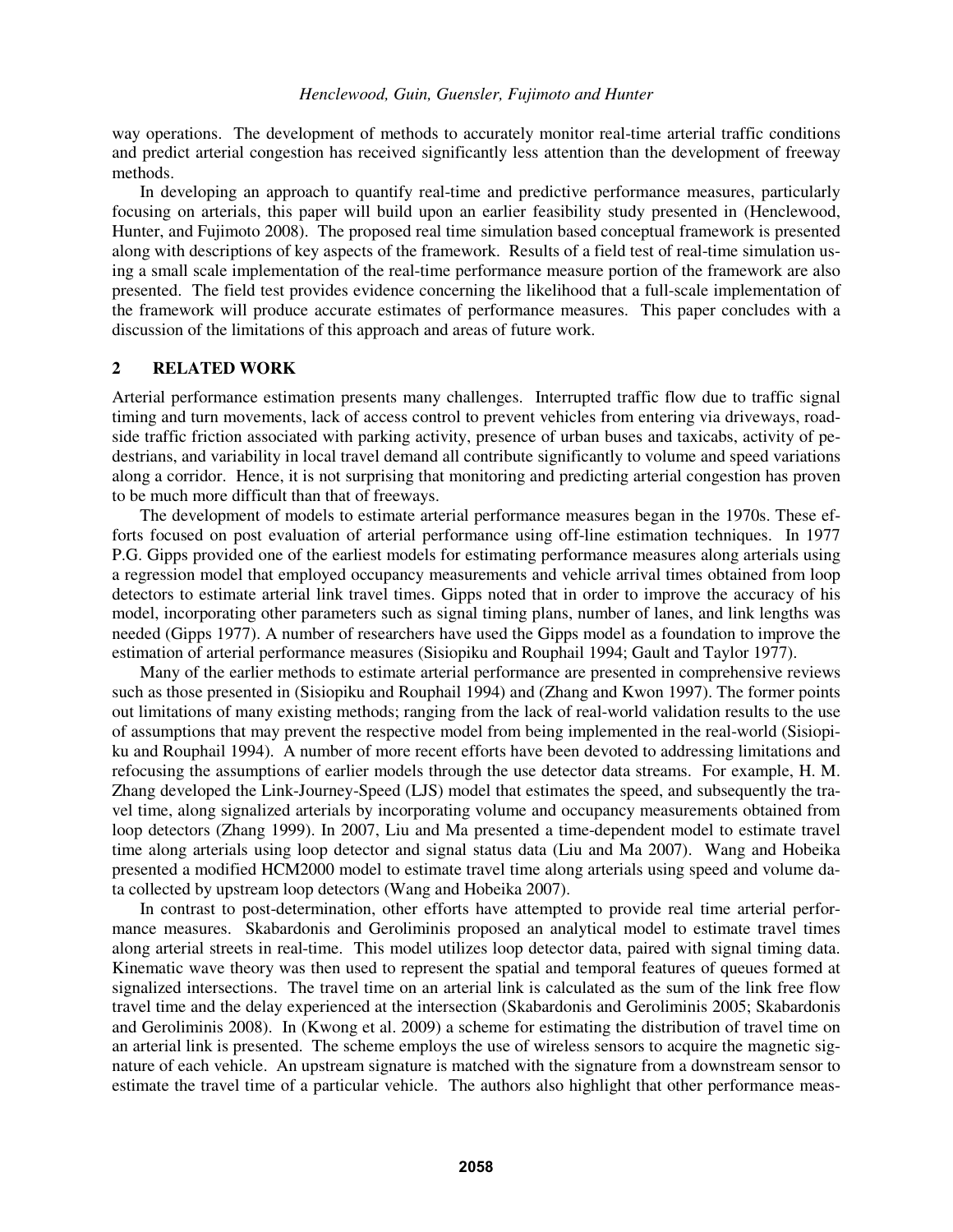ures such as the distribution of link volume, delay and queue length can be determined from this methodology (Kwong et al. 2009).

In Melbourne, Australia engineers investigated the feasibility of extracting arterial travel time measures in real-time from a small signalized arterial corridor using online data in conjunction with historical travel timereal-times. However, a potential drawback of this approach is the dependence on a particular control system and extensive detectorization (Luk, Karl, Su, and Bennett 2006). Another methodology (Wahle 2001) employs the use of cellular automaton microscopic traffic simulation software and approximately 750 inductive loop detectors located throughout Duisburg, Germany, to estimate roadway performance. A team of researchers from the University of Minnesota developed the SMART-SIGNAL system (Systematic Monitoring of Arterial Road Traffic and Signals) to estimate arterial performance measures in real-time (Liu, Ma, and Wu 2009). Integral to the functionality of this system is the collection of high-resolution event based traffic data primarily from signal controller cabinets. A field implantation of this system indicated that it is capable of producing accurate performance estimates in real-time, although difficulties involved with accessing event-based signal controller data directly from a roadside cabinet may limit widespread implementation. (Liu, Ma, and Wu 2009)

## **3 METHODOLOGY**

The methodology employed in this effort uses point sensor traffic data to drive an online, microscopic traffic simulation in real time. Currently, point speed and volume data are utilized; however, the detectors are also capable of providing presence, occupancy, headway, and vehicle classification data. Given the real-time data streams and a representation of static conditions (number of lanes, allowed vehicle movements, lane lengths, etc.) as inputs; the traffic simulation package estimates current and near-future performance measures. The presented efforts use the VISSIM traffic simulator; however, the methodology could be applied to any microscopic simulation tool that can be adapted to accept real time point sensor data during run-time. The conceptual framework, along with details regarding critical framework components, is presented next.

## **3.1 Conceptual Framework**

Figure 1 illustrates the conceptual framework for the developed real time, online, data-driven simulation system. The first step is to obtain real time traffic data from the roadway detectors. These data are transmitted to a data processing server where they are first subjected to quality control algorithms. The data processing server then sends the data to the simulation client where the current traffic state is estimated by utilizing the processed detector data to populate a simulation model of the area being studied. Once the traffic's current state is captured in the simulated environment, the model may be used to provide an estimate of future traffic conditions. For example, several other simulated instances of the traffic's current state may be generated faster than real-time, providing a collection of possible future traffic states. From these possible future states, the future state with the highest likelihood can be estimated by aggregating many possible future states, selecting a single state from possible states, combining selected predictions with historical data, or by using some other strategy. Both the probable future traffic state as well as the traffic's current state may then be transmitted to the various end users. The current results reported in this paper focus on the estimation of the current traffic state. However, it is noted that the general framework does incorporate near-term predictions.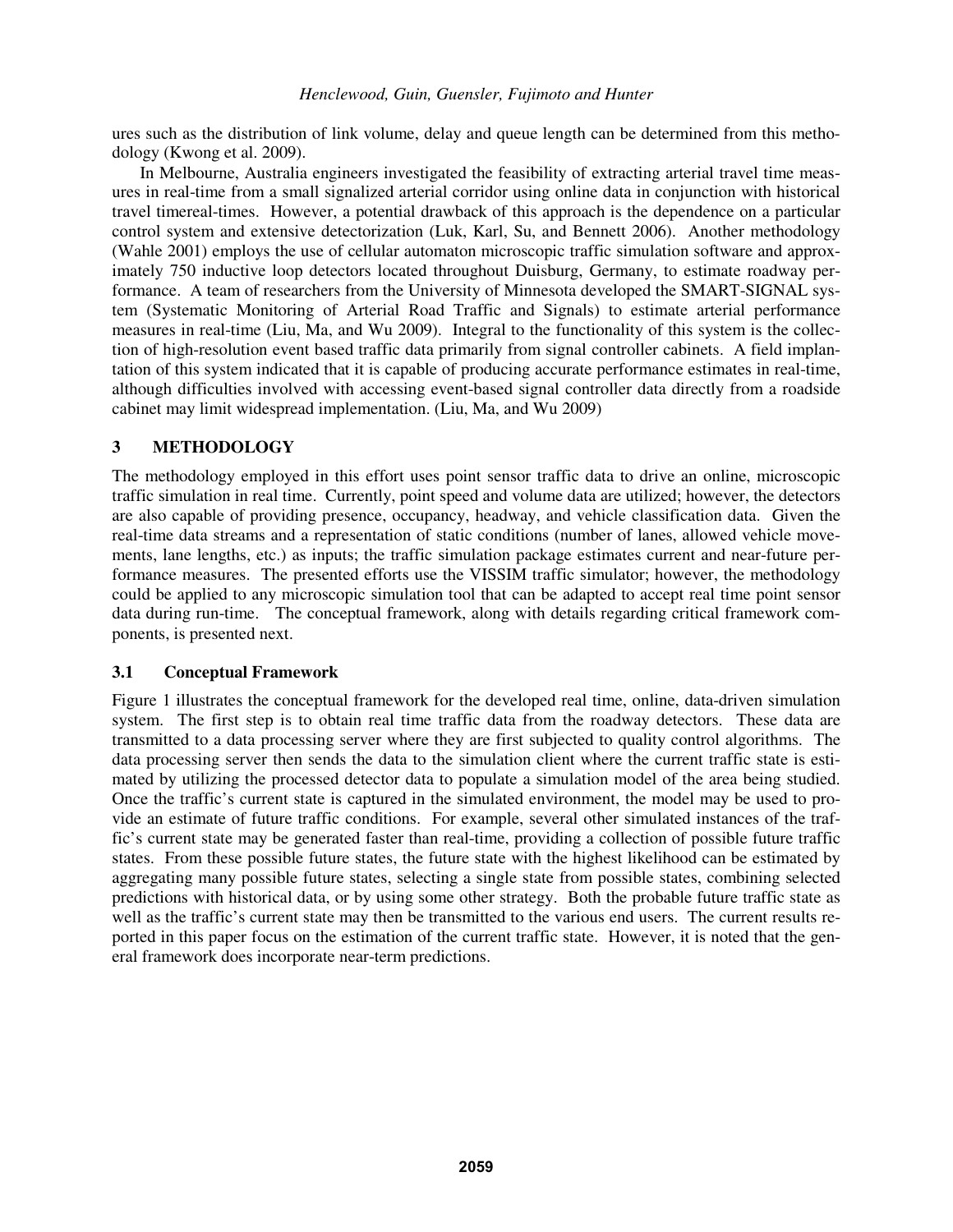

Figure 1: Conceptual framework for proposed methodology

#### **3.1.1 Roadway Network and Network Detectors**

Arterial networks are often comprised of streets with signalized and non-signalized intersections, where inductive loop detectors typically accompany each vehicle-actuated signalized intersection. The presence of the loop detectors, or any other form of point sensors that collect traffic data, is essential, as the data from such sensors drive the online simulation. It is assumed in this effort that the sensors can transmit their detector data in real time. While it is not common for today's roadway sensors to have real time transmission capabilities, such technology does exist and it is being increasingly adopted.

 It is also assumed that the detector locations are known and may be mapped to the simulation environment and that the data being provided by point sensors include time stamped vehicle actuation and speed information. As previously mentioned, additional point sensor data streams commonly include lane occupancy, headway, and vehicle classification. Depending on the sensor technology used, some of these measurements may be drawn directly from the sensor while others may require additional processing of the raw data. While not currently used in this effort, it is anticipated that these data stream will be utilized in future efforts to further enhance the real-time simulation calibration.

#### **3.1.2 Data Processing and Communication**

The data that are sent by the various point sensors are processed to facilitate implementation in the simulation environment. The data processing unit's capabilities must account for the strengths and limitations of the different sensor technologies employed, such as inductive loops, pneumatic tubes, video detection system, microwave sensors, etc. In terms of strengths and weaknesses of the different technologies, the data processing unit will be able to, for instance, weigh the various input data from a video detection system on a cloudy, rainy day. This is due to that fact that these systems are known to underperform in such conditions given their reliance on being able to distinguish between a vehicle and the roadway surface.

The communication structure necessary for the framework implementation must satisfy three primary tasks: 1) manage the transmission of traffic data between the various point sensors and the data processing unit(s) via wired and/or wireless connection, 2) facilitate the communication between the data processing unit(s) and the various simulation instances, and 3) disseminate the current and most likely future traffic states. These communications/messaging tasks are primarily handled by software referred to as the Transportation Runtime Infrastructure (TRTI).

The TRTI is inspired by the High Level Architecture (HLA) (Symington, Morse, and Petty 2000) communication framework that manages the passing of information between simulation instances, re-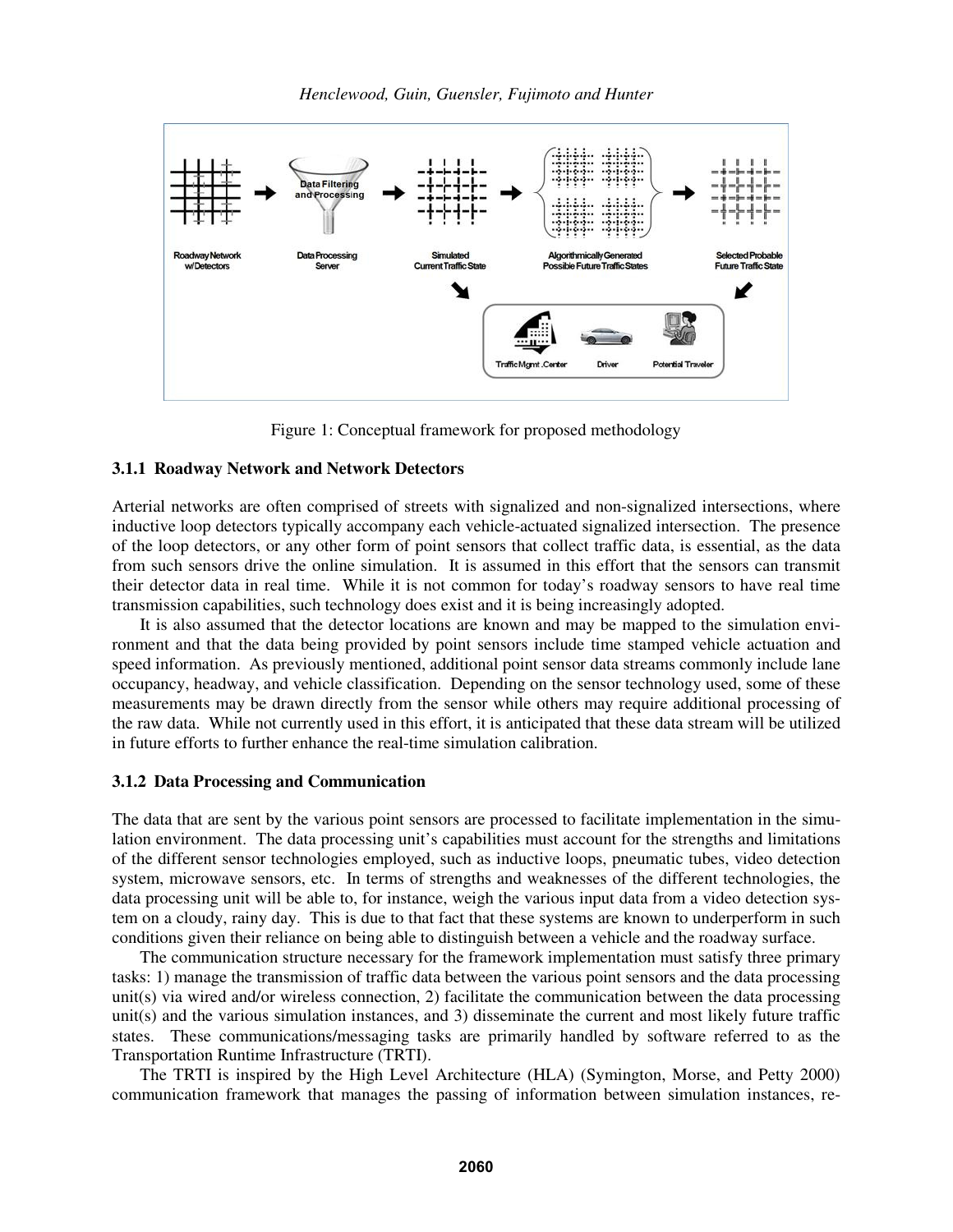ferred to as federates. TRTI defines an application programming interface (API) based on a publish/subscribe model. This mode of operation allows clients (federates) to publish data to other federate(s) and receive data from the other federate(s) that have also subscribed to receive this information. The TRTI allows one or more federate to act as servers that orchestrate the sharing of information amongst the other federates. The TRTI framework supports both reliable and best effort communication. Another key feature of TRTI is that it allows users to manage, create, add or delete clients whenever there is a need to do so. For further details regarding the features of TRTI and its functionality see (Thiruvengadachari, Hunter, and Fujimoto, (2009); Thiruvengadachari, Hunter, and Fujimoto 2009).

## **3.1.3 The Simulated Environment and Algorithm Development**

As stated earlier the microscopic traffic simulation used in the initial implementation of the framework is VISSIM (PTV 2010). VISSIM is a high resolution simulation program that is capable of modeling multimodal traffic flow. It is used primarily for studying traffic management policies and mechanisms under different traffic scenarios, and examining the effect(s) of various traffic phenomena, theories and technologies. In addition to VISSIM's ability to efficiently model and visualize traffic flow, it also provides a COM (Component Object Model) interface that allows VISSIM to run within other applications. The COM interface also provides users access to most VISSIM's objects during run time such that they may be created, manipulated or deleted to aid in the further examination of the traffic scenarios being studied. For additional information regarding VISSIM and the VISSIM COM interface see PTV (2009) and PTV (2010). A calibrated VISSIM model of the area being studied is essential to the proposed framework. A well calibrated model will help minimize potential discrepancies in the performance measures between the real-world and those of the simulation model. There may be several sources for such discrepancies, such as inaccuracies in the underlying vehicle behavior model, incorrect parameter settings, and errors in the data used to drive the simulation. Real-time calibration provisions will work best when making relatively small adjustments with the methodology, likely being most effective when starting with a wellcalibrated VISSIM model. Currently, real-time data streams are utilized to dynamically drive traffic volumes and desired vehicle speeds at the network boundaries, while internal network dynamic characteristics, such as turn movements and signal control, are based on historical data.

Future efforts will seek to develop a set of algorithms to undertake real time calibration of the global VISSIM model parameters and vehicle operations on internal network links. For instance, internal link speeds and densities may be adjusted by continuously monitoring and comparing link volume and detector occupancy across the real-world and the simulated environment. When, for example, the difference in these two set of values exceed a pre-set threshold, a calibration algorithm could be invoked that alters the necessary system parameters to tune the performance measures in the simulated environment to better reflect those of the real-world.

### **3.1.4 Information Dissemination**

The last component of the methodology is the dissemination of the traffic information. The type and quantity of information that should be delivered to users depends on the user needs. For instance, drivers may only need the current and near-future travel time and/or travel speed along the links that make up their simulated or pre-selected path. On the other hand, a system manager may want the same information for a network of arterials, along with other performance measurements such as average headway, occupancy, density, and flow. One of the keys to delivering traffic information to the respective user will be ensuring that the data are in a readily digestible format (i.e. easily interpreted) so that users can make appropriate decisions. Web-based dissemination of aggregate data may be sufficient for drivers. However, transportation facility managers may need access to more detailed information, and possibly even raw data values. The system itself will need detailed data to adjust traffic system parameters such as signal timing information that are used by the models.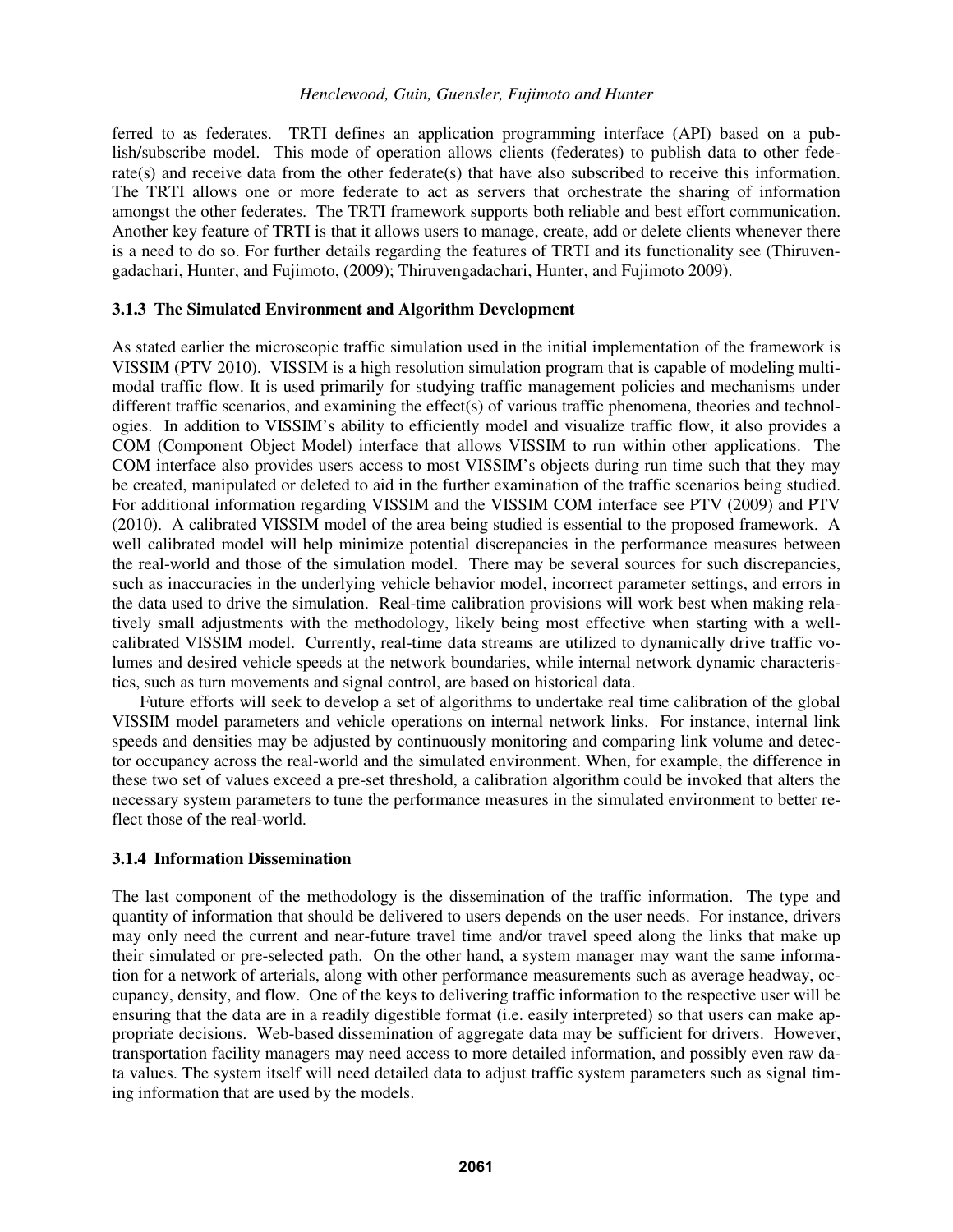## **4 FIELD EXPERIMENT**

In prior work, our research team conducted a number of preliminary studies to determine the feasibility of the proposed framework. One of the first tasks was to develop a simulation environment that allows one to reflect arterial performance measures during real time runs. This was facilitated through the use of two simulation instances of a study corridor, with one instance representing a reference-world and the other, a model-world. The goal of this task was evaluate how well the model-world is able to replicate the performance measures of the real-world by extracting roadway data from the reference-world and using them as the driving input for the model-world. This extraction is currently handled by incorporating point sensor data within the traffic simulation package. The COM interface was used to modify VISSIM for this purpose. In essence, the COM modifications allow the simulation model to write output data for these embedded traffic sensors as the data are created, such that the external data file can be read and used by other programs (using the TRTI for communication between federates) while the simulation model is running. For a complete description of this feasibility test and its results see (Henclewood, Hunter, and Fujimoto 2008). Similar COM interface modifications were subsequently made so that boundary conditions, such as traffic flow volumes into a simulation link, and mid-block volumes and speeds could be delivered into the simulation from other simulation runs or from real-world, real time traffic monitors.

 Given the feasibility of the proposed methodology in a simulated environment, a field test was developed to explore the methodology's robustness. The goal of the initial field test was, in part, to determine whether a VISSIM simulation instance could be driven by real time real-world detector data and produce performance measures that reflect those of the area being simulated. To conduct this experiment, the  $5<sup>th</sup>$ Street / Ferst Drive corridor in the midtown Atlanta area on the Georgia Tech campus was selected as the arterial to be studied (see Figure 2a). The researchers developed a VISSIM model for the test bed area, with boundary conditions driven by streaming detector data and with midblock detector inputs (Figure 2b). Each detector has a unique location ID and is capable of transmitting a time-stamped message that includes notations of a vehicle's presence, travel lane, and estimated speed. In addition, the corridor was outfitted with several temporary cameras located at the various intersections that record arterial operations during this experiment. The cameras also facilitate the extraction of performance measures, namely travel time, from the video data; which is then used in post-hoc analysis of the real-time simulation performance. Supplementing these data, two GPS equipped vehicles logged their location and speed data as they traverse the study corridor during the experiment. Figure 2b shows the VISSIM representation of the test site and the locations of detectors and cameras along the 5<sup>th</sup> Street NW and Ferst Drive NW corridor.



Figure 2a: Aerial of the  $5<sup>th</sup>$  Street NW/Ferst Drive NW Corridor, Atlanta GA (Google 2009)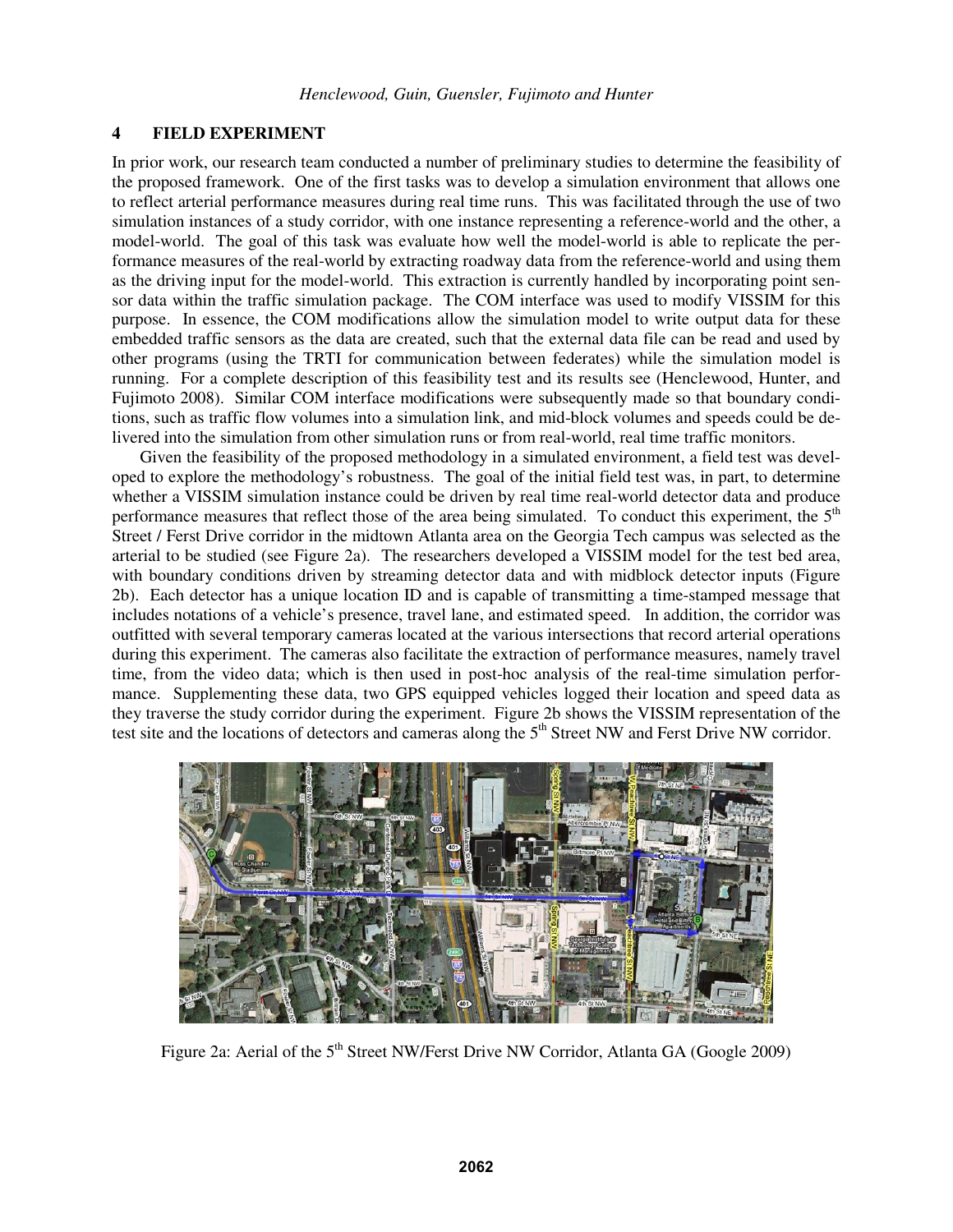*Henclewood, Guin, Guensler, Fujimoto and Hunter* 



Figure 2b: VISSIM representation of the study corridor and the location of detectors and cameras

The experiment was conducted for 90-minutes, during a peak noontime period in the summer of 2009. The experiment involved detectors that transmitted data over Georgia Tech's wireless network to a central data processing server. A time stamped message was sent for each vehicle that crossed a detector. The time stamped data includes the link number and lane number of the reporting detector and the measured vehicle speed. The real time data stream was fed into the VISSIM simulation model of the area as it progressed in sync with wall clock time. Also during the experiment, the two instrumented vehicles made continuous round trips along the corridor while their GPS units recorded the vehicles' speed and latitude/longitude location every second. The cameras recorded vehicle activities at the six intersections in the corridor. At the end of the 90-minute test period the logged data was processed and various performance measures extracted for comparison with the simulation output.

# **4.1 Results and Analysis**

The camera and video based travel time data were compared with that produced by the VISSIM model to determine how well the data-driven simulation was able to reflect real-world travel times. From this field experiment, two primary sets of travel times were obtained: eastbound (EB) and westbound (WB). Each set of travel times has an "actual" (real-world) and a VISSIM travel time component. To determine how well the proposed methodology estimates arterial performance measures in real-time, comparisons were based on which direction the vehicles are traveling and whether or not performance measures are actual or estimated by VISSIM.

 The first step in comparing the travel time measurements was to create a scatter plot of the various data sets. See Figures 3a and 3b. The primary goal of these scatter plots was to inspect and make preliminary inferences regarding how similar the data were within each set. When looking at the eastbound data set, Figure 3a, one can infer that the VISSIM travel times are similar to the actual travel times, with exceptions at the edges of the graphic where VISSIM travel times seem to be higher than the actual travel time. For the westbound data sets, Figure 3b, there is less similarity between the VISSIM and the actual travel times. From the westbound graphic the actual travel times appear systematically in the lower range of travel times output by VISSIM.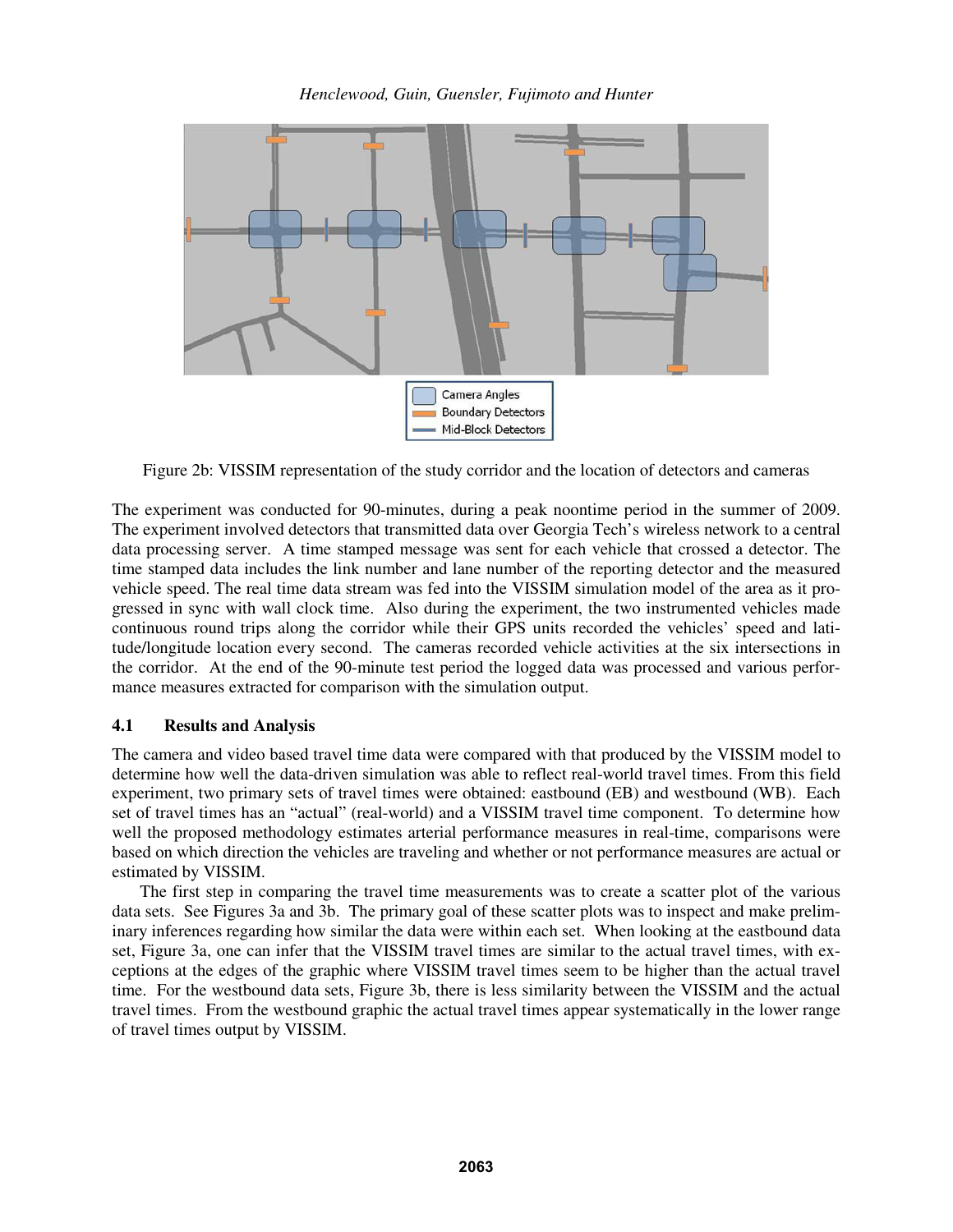



Figure 3a and 3b: Eastbound and Westbound VISSIM Travel Times vs. Actual Travel Times from Instrumented Vehicles

 The descriptive statistics were next examined (see Table 1). In the eastbound dataset, the VISSIM travel times have a mean of 183.1 seconds and a standard deviation of 39.3 seconds. And the actual travel times have a mean of 218.4 seconds and a standard deviation 50.1 seconds. Although these means are seemingly different, additional statistical tests were performed to assess this inference. It is interesting to note that the higher Eastbound actual travel time does not appear to be systematic but heavily influenced by the cluster of high values near the end of the run. An analysis of the data removing the last fifteen minutes reduces the difference in average travel time between the Eastbound simulated and field results by more than fifty percent. Potential reasons for this cluster will be discussed later in the section. As for the westbound direction, the mean and standard deviation of the VISSIM travel times are 157.5 seconds and 38.9 seconds respectively, while for the actual travel times these statistics are 113.4 seconds and 63.0 seconds respectively.

|  |  |  | Table 1: Descriptive Statistics for Travel Times Eastbound and Westbound Directions |
|--|--|--|-------------------------------------------------------------------------------------|
|--|--|--|-------------------------------------------------------------------------------------|

| <b>Statistic</b>          | Eastbound Travel Time |        | Westbound Travel Time |        |
|---------------------------|-----------------------|--------|-----------------------|--------|
|                           | VISSIM                | Actual | VISSIM                | Actual |
| Mean                      | 183.1                 | 218.4  | 157.5                 | 1134   |
| <b>Standard Deviation</b> | 39.3                  | 50 1   | 38 9                  | 63 0   |

 To further understand the data, a number of statistical tests were conducted. The main statistical test is aimed at determining whether the VISSIM and the actual travel times are statistically different for each direction as well as whether or not the each set of travel times are from the same distributions. First the distributions were tested for normality as this will influence the statistical test chosen. Lilliefors normality tests were conducted on all the travel time data sets. The results of the normality tests are presented in Table 2. From these results one is unable the reject the null hypothesis that the eastbound VISSIM and actual travel times are normally distributed. As a result, to determine if there are statistical differences between the VISSIM and the actual travel times, a parametric test may be more suitable for the eastbound data while a non-parametric test may be more suited for the westbound data. The parametric test chosen to evaluate the statistical difference between the eastbound data is a two sample t-test while the selected non-parametric test for the westbound data is the Wilcoxon Rank Sum test. For a sense of completion, these selected comparison tests will also be conducted on the travel time data that normality tests suggested they are not suitable for. In testing whether or not each dataset is from the same distribution a Chi-Square Test and a Kolmogorov-Smirnov test were conducted. The results from the comparison tests are also represented in Table 2.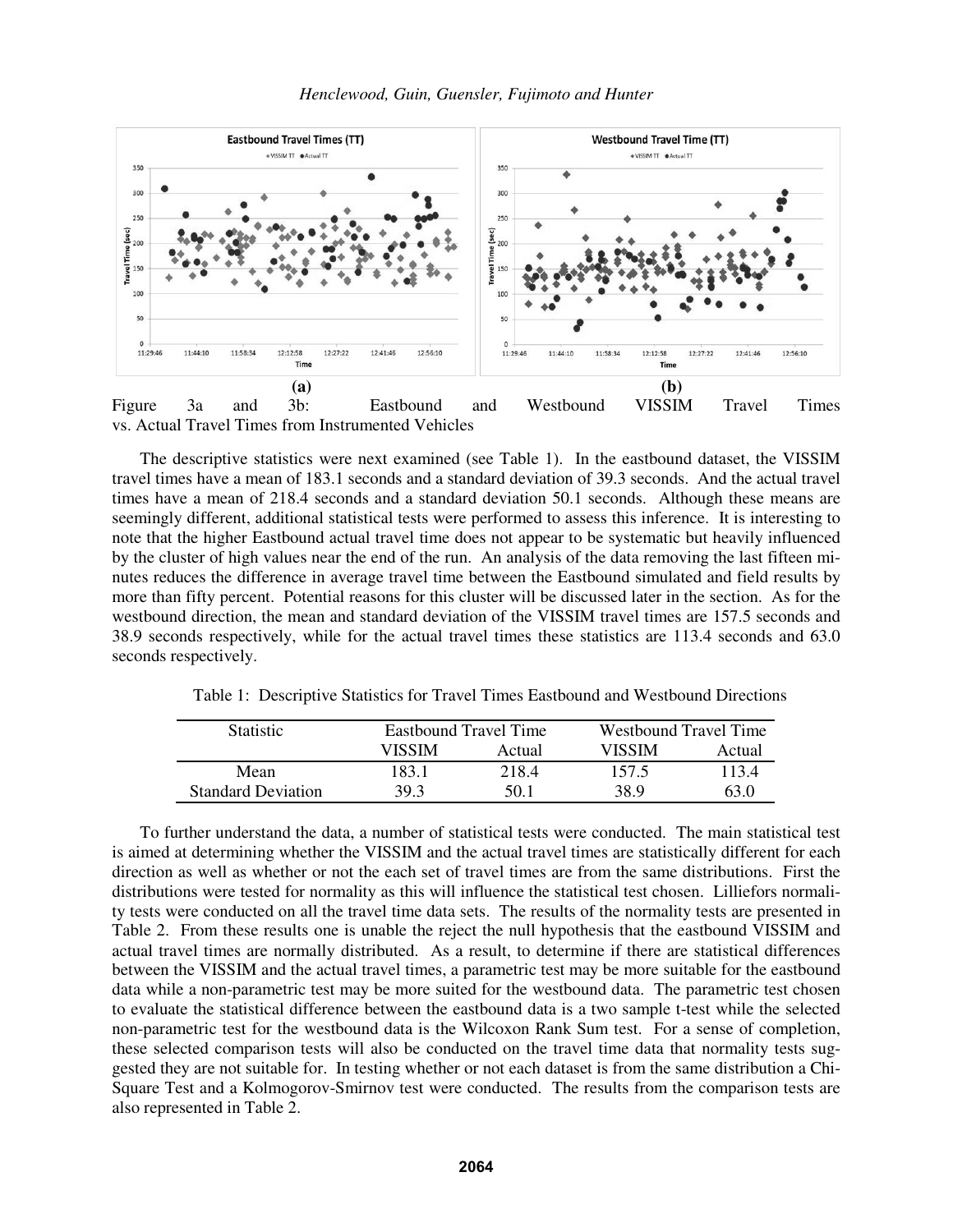| <b>Statistical Test</b>        | p-Value | Interpretations                               |
|--------------------------------|---------|-----------------------------------------------|
| <b>Normality Test</b>          |         |                                               |
| <b>EB VISSIM</b>               | 0.3255  | Unable to reject normality assumption         |
| <b>WB VISSIM</b>               | 0.0001  | Reject normality assumption                   |
| <b>EB</b> Actual               | 0.6760  | Unable to reject normality assumption         |
| <b>WB</b> Actual               | 0.0088  | Reject normality assumption                   |
| 2 Sample t-Test                |         |                                               |
| EB VISSIM vs. EB Actual        | 0.0001  | Reject equal mean assumption                  |
| WB VISSIM vs. WB Actual        | 0.1125  | Reject equal mean assumption                  |
| <b>Wilcoxon Sum Rank Test</b>  |         |                                               |
| <b>EB VISSIM vs. EB Actual</b> | 0.0001  | Reject equal median assumption                |
| WB VISSIM vs. WB Actual        | 0.0408  | Reject equal median assumption                |
| <b>Chi-Square Test</b>         |         |                                               |
| EB VISSIM & EB Actual          | 0.3654  | Unable to reject same distribution assumption |
| WB VISSIM & WB Actual          | 0.1560  | Unable to reject same distribution assumption |
| <b>Kolmogorov-Smirnov Test</b> |         |                                               |
| EB VISSIM & EB Actual          | 0.0016  | Reject same distribution assumption           |
| WB VISSIM & WB Actual          | 0.0235  | Reject same distribution assumption           |

#### Table 2: Statistical Test Results

 From the above results, one can conclude that irrespective of the comparison test performed, there is a statistical difference between the VISSIM and the actual (mean / median) travel times, in both the eastbound and the westbound directions. However, it is again noted that if the last fifteen minutes of data were not included in the eastbound analysis the result is reversed, with the test failing to reject equal means. This further indicates an event specific issue rather that a systemic problem eastbound. In looking at the results of the similar distribution tests, one observes that the results may not be conclusive in suggesting that each dataset is from the same distribution. Given these outcomes, the research team reexamined the entire experimental setup to attempt to find reasons that could justify the difference between the estimated and actual performance measures. It was hoped that after uncovering the possible sources of discrepancies and developing means to address those sources that the above discrepancies would not only be reduced but possibly eliminated and the feasibility of the proposed methodology would be reestablished.

Upon examining the experimental setup, several areas are perceived to be likely sources of the discrepancies between the estimated and actual performance measures. These areas are generally related to model calibration and facility representation. In terms of model calibration, the parameters that reflect driver behavior were left unchanged in VISSIM, which is indicative of the fact that driver behavior in the VISSIM model may not be representative of the behavior along the study corridor. Accurately capturing driver behavior will improve VISSIM estimates of travel times. For example, aggressive or nonaggressive driving at various locales along the study corridor affects travel times. Additionally, turning movement distributions at the various intersections throughout the corridor were not accurately simulated. This is evidenced in the fact that the number of vehicles that traversed the travel time segment in VISSIM is approximately twice the number of vehicles that actually traversed the study corridor. With such a considerable difference in predicted vs. observed volumes on some links, it is possible that VISSIM is not accounting for congestion due to the higher volume level, which would likely lead to an increase in travel time. It is also noted that volume discrepancy could result from detector errors. It is possible the field detection system is missing vehicles and requires extensive recalibration. Finally, the Tech Trolley (an oncampus shuttle) was also not represented. By not capturing the Trolley behavior, VISSIM is not able to simulate the increase in travel time for other vehicles that the Trolley may inhibit as it traverses the corridor and makes its mandatory stops.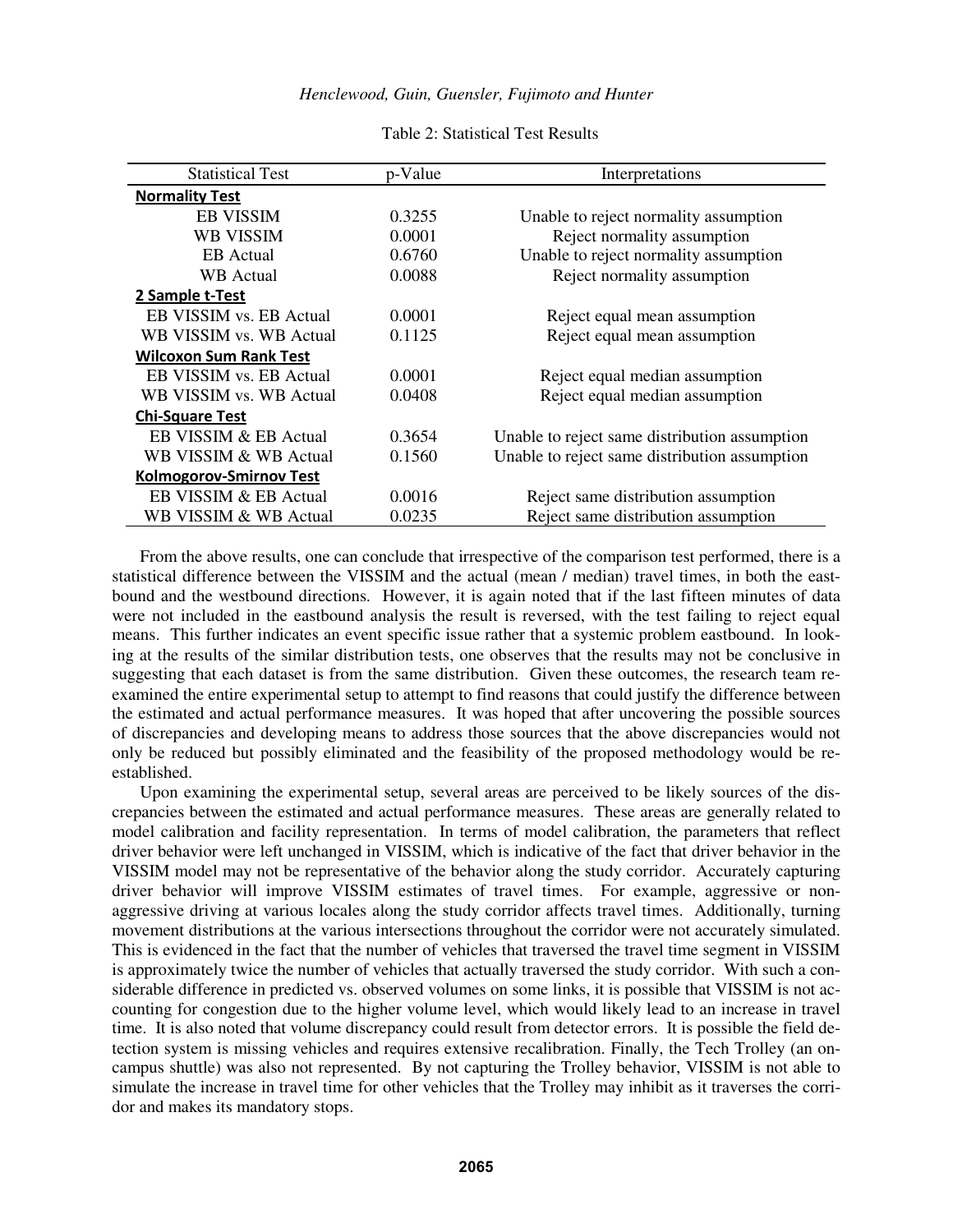As for facility representation, there are two aspects of the study corridor that were not represented in the VISSIM model of the area. The first was the gradient of the roadway which goes uphill from west to east and the second being the pedestrian facilities, and pedestrians, along the corridor. If the corridor's gradient was represented accordingly, the westbound VISSIM travel times likely would be lower and be more representative of the actual travel times. Note, the inverse effect is not anticipated for the eastbound direction. It is believed that once driver behavior is calibrated accurately, simulated VISSIM vehicles will navigate the grade more similarly to the real-world drivers. As for pedestrian facilities and pedestrians, the probe vehicle drivers noted that there were times when allowable pedestrian movements significantly interfered with traffic flow. In particular, given the nature of college campuses there tends to be brief periods in which significant, short lived, increases in pedestrian activity occur. For example, left turning vehicles, yield to crossing pedestrians, and subsequently prevent vehicles from traversing the intersection from the same approach. Pedestrian activity is being explored as a likely cause of the short spike in eastbound real world travel time noted at the end of the experiment. It is anticipated that once the necessary adjustments are made to the VISSIM model, the estimated performance measures will more closely reflect those of the real world.

With the aforementioned possible sources of discrepancies in mind, the researchers believe that once the necessary changes are made to the VISSIM and the experimental setup, better estimates of arterial performance measures will be obtained. Despite these observed discrepancies between simulated and observed traffic behavior, the researchers were able to demonstrate the fundamentals of the proposed methodology in this field test. The microscopic traffic simulation model was able to be driven in real time by real-world data streams. The comparative analysis did provide some limited success, especially when looking at the eastbound scatter plot of travel times, in that there was some similarity in the performance measures from the real-world and those from the simulated environment. It is anticipated that once sources of discrepancies are addressed, then VISSIM will be able to produce better estimates of travel times.

#### **5 FUTURE DIRECTIONS**

Given the limited success from the above field test, there are a series of next steps that this research team has already begun to implement. The team is currently addressing a number of the previously identified internal modeling discrepancies (driver aggressiveness, etc.) and simultaneously developing additional tools and techniques aimed at allowing the methodology to more accurately estimate arterial performance measures in real-time. To further increase the accuracy of simulated performance measure estimates, three areas of concerns have been identified: input-volume accuracy, turning movement distribution, and signal synchronization.

Acquiring accurate volume estimates from point sensors is a perennial challenge faced by transportation practitioners. Although the technology varies from one detector to the next, accurate volumes tend to be difficult to obtain irrespective of technology. At this moment, the point sensor technologies that this effort is considering implementing include portable inductive loops and a video detection system. To combat the inevitable inaccuracies that are associated with these detection technologies, the research team will develop a corresponding algorithm to correct volume estimates based on a detailed analyses to understand the inaccuracies and how to best correct them.

Similar to the importance of acquiring accurate entering volumes to the network being studied, accurate estimates of turning movement proportions are also needed to provide correct, real time estimates and prediction of performance measures. The study of estimating turning movement proportions has been likened to the development of models that estimate dynamic origin to destination flows in a small network (Liu, Ma, and Wu 2009). As a result, works that present models for estimating turning movement proportions are abundant. Chang and Tao 1998 and Liu, Ma, and Wu 2009 presented a summary of some of the more notable works in turning movement proportion estimation. Also included in (Liu, Ma, and Wu 2009) is the authors' own simple model of determining the proportion of drivers that exercise the various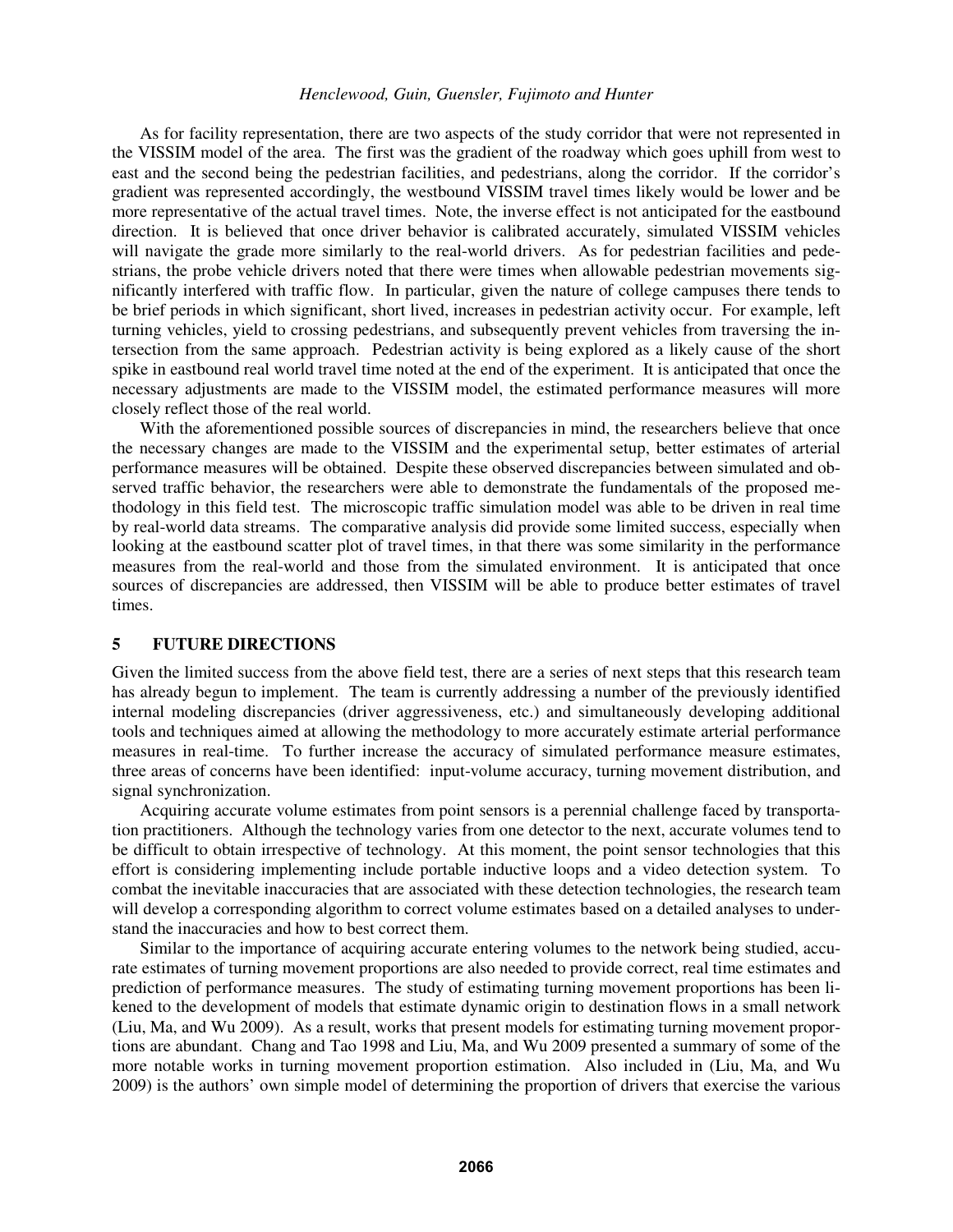turning options at an intersection. This research project will build on the work by others in this area and hopes to develop a model that will facilitate greater accuracy in turning movement proportions.

Given the importance of traffic signal operations in determining performance measures along arterials, it is also necessary for a signal's state in the field to be synchronized with that which is in the simulated environment. For instance, if the simulation timing plan is out of sync by 15-seconds, some vehicles that are predicted to stop at the signal would actually be passing through the signal on a green light in the real world. To synchronize traffic signal operations within the simulation and real-world environments, the research will build upon previous research efforts. The team anticipates that improved traffic signal synchronization between the environments will also improve comparative results. Once the relationships between comparative results and signal timing synchronization are better understood, the team will develop new methods to correct simulation outputs or re-synchronize signal timing plans in the simulation environment to better reflect real time, real-world conditions. For example, various field measurements such as detected lane occupancy and vehicle speed at an intersection might be used to synchronize signal timing in the simulated environment with those in the field.

## **6 CONCLUSION**

The above sections presented the development of a dynamic data-driven simulation based system for estimating and predicting performance measures along arterial streets, in real time, through the use of microscopic traffic simulation driven by point sensor data. Upon reviewing the state-of-the-art practices for estimating arterial performance measures in real time, this effort presented a conceptual framework that builds on the foundation early efforts. Additionally, this effort is seeking to make use of available technology to increase the feasibility and accuracy with which arterial performance measures are estimated. The results of a field test, which stemmed from the conceptual framework, were also presented. Although the comparison of VISSIM and actual travel times were statistically different, visual inspection of the eastbound travel times did provide some encouragement that the currently purposed methodology is feasible. Additionally, when one examines the current experimental set up and various parameters, especially as it relates to the VISSIM model, it can be concluded that after proper calibration of the model and accurate representation of the various features of the study corridor that the methodology will likely estimate arterial performance measures much more accurately than observed in this initial field test.

## **REFERENCES**

- Chang, G., and X. Tao. 1998. Estimation of Time-Dependent Turning Fractions at Signalized Intersec tions. Transportation Research Record, 1644(1), 142-149.
- Gault, H. E., and I. G. Taylor. 1977. The Use of Vehicle Detector to Assess Delay in Computer Controlled Area Traffic Control. Newcastle.
- Gipps, P. 1977. The Estimation of a Measure of Vehicle Delay from Detector Output. Newcastle.

Google. 2009. Google Maps. Web Page. Retrieved from http://maps.google.com/.

- Henclewood, D., Hunter, M., and R. Fujimoto. 2008. Proposed Methodology for a Data-Driven Simula tion for Estimating Performance Measures Along Signalized Arterials in Real-Time. In *Proceedings of the 2008 Winter Simulation Conference*, eds. S. J. Mason, R. R. Hill, L. Mönch, O. Rose, T. Jefferson, J. W. Fowler. Piscataway, New Jersey: Institute of Electrical and Electronics Engineers, Inc.
- Liu, H. X., W. X. Ma, and H. H. Wu. 2009. Development of a Real-Time Arterial Performance Monitoring System Using Traffic Data Available from Existing Signal Systems. Queue. Minneapolis.
- Kwong, K., R. Kavaler, R. Rajagopal, S. Networks, P. Varaiya, and C. Sciences. 2009. A practical scheme for arterial travel time estimation based on vehicle re-identification using wireless sensors. In TRB 2009 Annual Meeting (CD-ROM) (p. 15). Washinton DC: National Academies.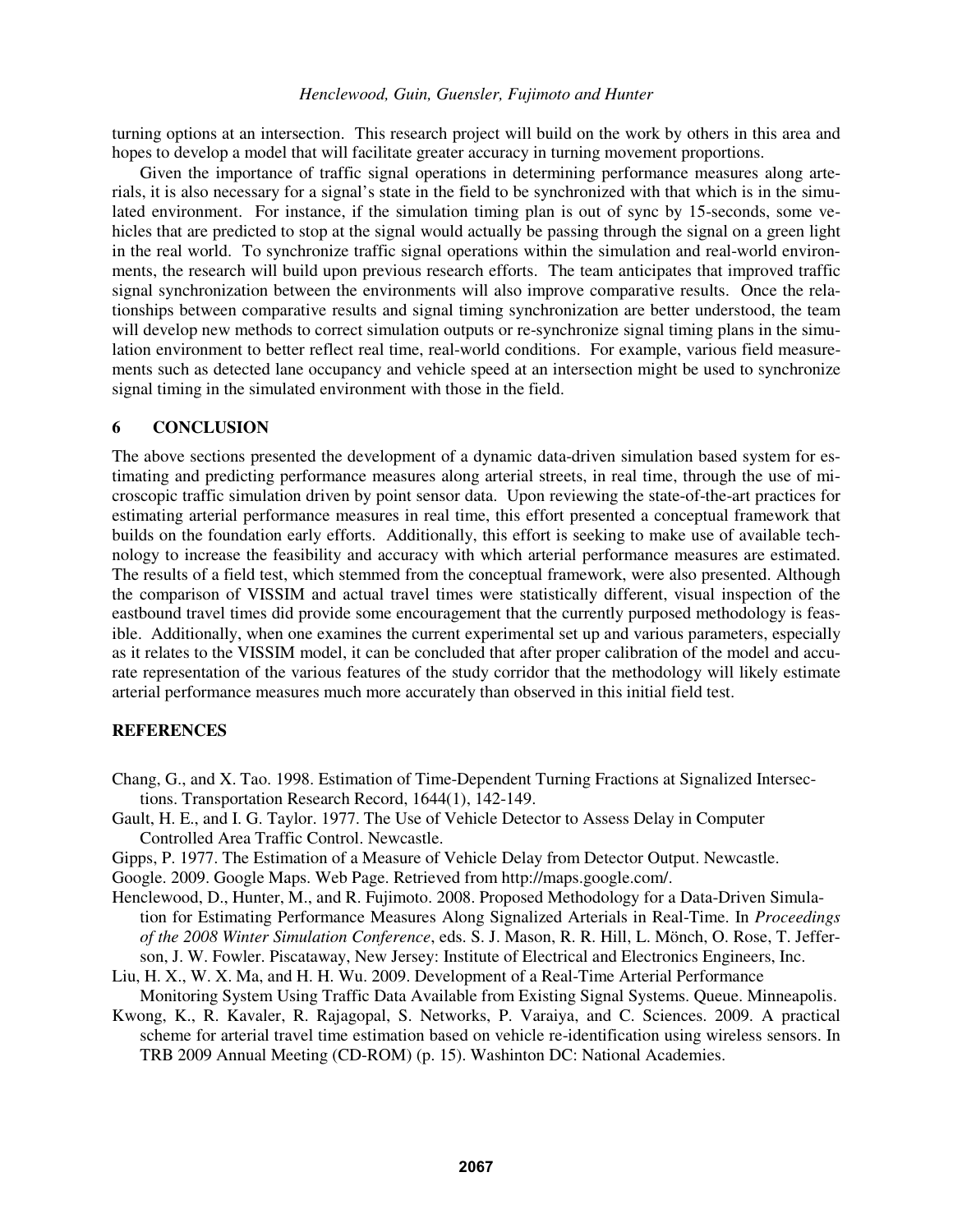Liu, H. X., and X. W. Ma. 2007. Time-dependent travel time estimation model for signalized arterial network. In 86th Transportation Research Board Annual Meeting 2007 (Vol. 1, p. 21). Washinton DC: National Academies.

- Luk, J., C. Karl, M. Su, and P. Bennett. 2006. Real-time estimation of travel times on arterial roads in melbourne. In 22nd ARRB Conference – Research into Practice (p. 14). Canberra Australia: ARRB Group Ltd and Authors.
- NAVTEQ. 2009. NAVTEQ Traffic.Com. Web Page. Retrieved from http://www.traffic.com/.
- PTV. 2009. VISSIM 5.10-06 COM Interface Manual. Interface. Karlsruhe, Germany.
- PTV. 2010. PTV America VISSIM
- RITA. 2009. Intelligent Transportation Systems. Web Page.
- Schrank, D., and T. Lomax. 2009. Urban Mobility Report 2009. Report for the Texas Transportation In stitute, (July).
- Sisiopiku, V., and N. Rouphail. 1994. Toward the use of Detector Output for Arterial Link Travel Time Estimation: A Literature Review. Transportation Research Record, 2(1457), 158-165. Transportation Research Board.
- Skabardonis, A., and N. Geroliminis. 2005. Real-time estimation of travel times on signalized arterials. In Proceedings of the 16th International Symposium on Transportation and Traffic Theory (pp. 1-21).
- Skabardonis, A., and N. Geroliminis. 2008. Real-Time Monitoring and Control on Signalized Arterials. Journal of Intelligent Transportation Systems, 12(2), 64-74.
- Symington, S., K. Morse, and M. Petty. 2000. IEEE Standard for Modeling and Simulation (M\andS)
- High Level Architecture (HLA)-Framework and Rules (IEEE Std 1516-2000). Institute of Electrical and Electronics. Institute of Electrical and Electronics Engineers, Inc., 2000.
- Thiruvengadachari, P., M. Hunter, and R. Fujimoto. 2009. TRTI Overview. Georgia Institute of Tech nology, Atlanta GA.
- Thiruvengadachari, P., M. Hunter, and R. Fujimoto. 2009. TRTI : Traffic Runtime Infrastructure for Ad hoc Distributed Simulations (p. 6). Georgia Institute of Technology, Atlanta GA.
- Wahle, J. 2001. A cellular automaton traffic flow model for online simulation of traffic. Parallel Com puting, 27(5), 719-735.
- Wang, H., and A. Hobeika. 2007. Travel Time Estimation on Arterial Streets. Review Literature And Arts Of The Americas. Blacksburg, VA.
- Zhang, H. 1999. Link-Journey-Speed Model for Arterial Traffic. Transportation Research Record, 1676(1), 109-115.
- Zhang, H., and E. Kwon. 1997. Travel Time Estimation on Urban Arterials Using Loop Detector Data. Iowa City.

## **AUTHOR BIOGRAPHIES**

**DWAYNE HENCLEWOOD** is a Ph.D. Candidate at the Georgia Institute of Technology. His current research interest is in arterial performance evaluation and microscopic traffic simulation. He holds a M.S. in Civil Engineering from the University of Massachusetts Amherst. His email address is <dahencle@gatech.edu>.

**ANGSHUMAN GUIN** is a Research Engineer in the School of Civil and Environmental Department at the Georgia Institute of Technology. His research interests include intelligent transportation systems, freeway traffic operations, transportation safety and traffic simulation. His e-mail address is < angshuman.quin@ce.gatech.edu>.

**RANDALL GUENSLER** is a Professor in the School of Civil and Environmental Department at the Georgia Institute of Technology. His areas of interest are transportation planning, vehicle activity monitoring, air quality modeling, environmental impact assessment, and environmental policy analysis. He